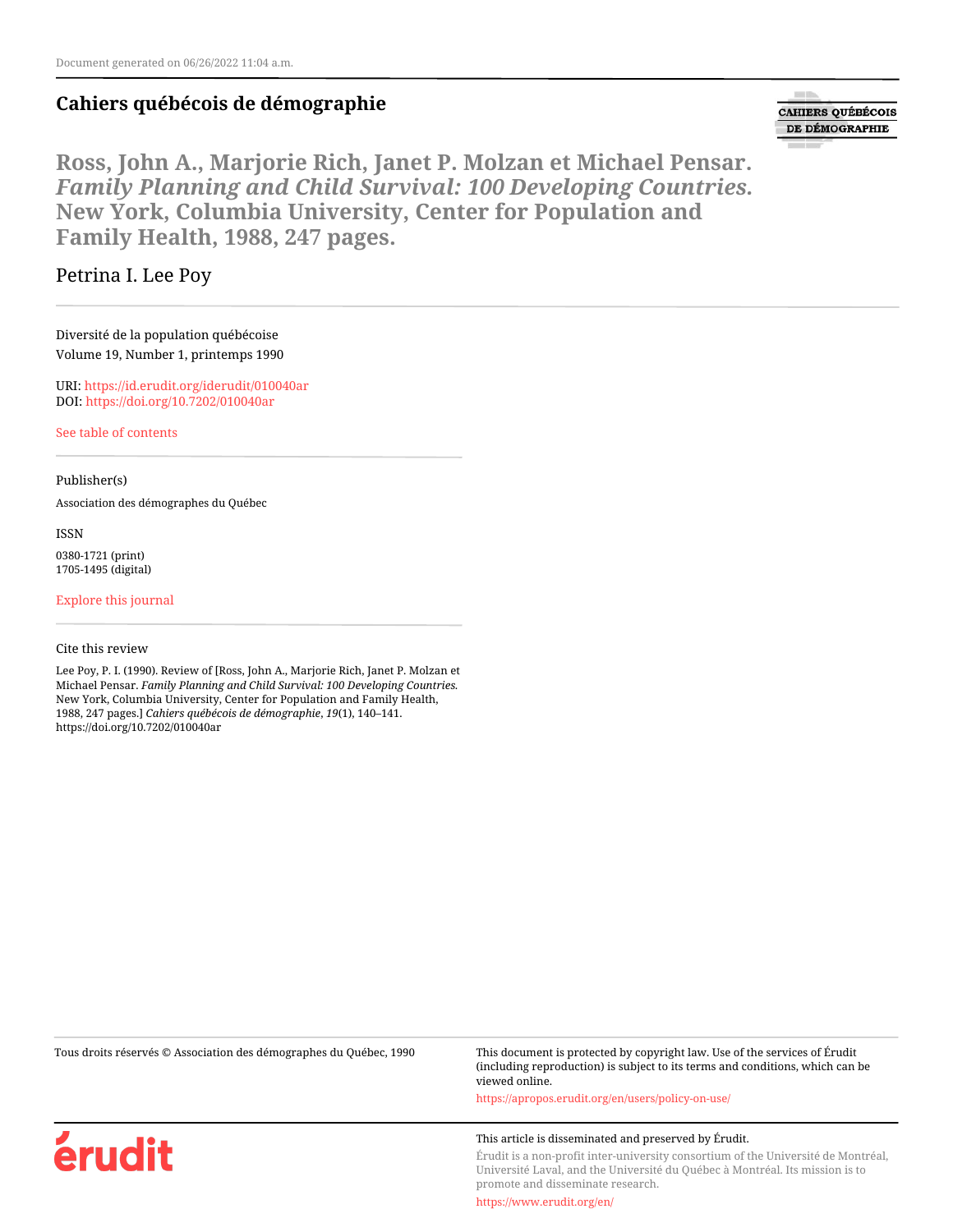ROSS, John A., Marjorie RICH, Janet P. MOLZAN et Michael PENSAK - Family Planning and Child Survival: 100 Developing Countries. New York, Columbia University, Center for Population and Family Health, 1988, 247 pages.

Ce volume, qui est principalement un compendium de statistiques, fournit des données empiriques relatives aux programmes de planification familiale et de survie infantile menés dans cent pays en voie de développement comptant chacun plus d'un million d'habitants et représentant ensemble 98 % du Tiers Monde. Pour les trois pays les plus populeux (Chine, Inde et Indonésie), des données provinciales sont fournies.

Les tableaux (39 au total) constituent le fond de ce volume. Un court texte présente un sommaire des résultats (fréquence de la pratique de la contraception, points de service, taux de fécondité, vaccination, accès à l'eau potable); il est accompagné de graphiques et de notes techniques. Les tableaux sont divisés en trois grandes sections :

1. Caractéristiques démographiques et sociales (tableaux 1-2-3). On trouve ici des données socio-économiques, le nombre de femmes mariées d'âge reproductif (1975-2000) et les indices synthétiques de fécondité (1955-2000).

2. Programmes de planning familial (tableaux 4 à 28). Ceci inclut des sous-sections sur les politiques gouvernementales, les budgets et les dépenses des programmes de planning fami